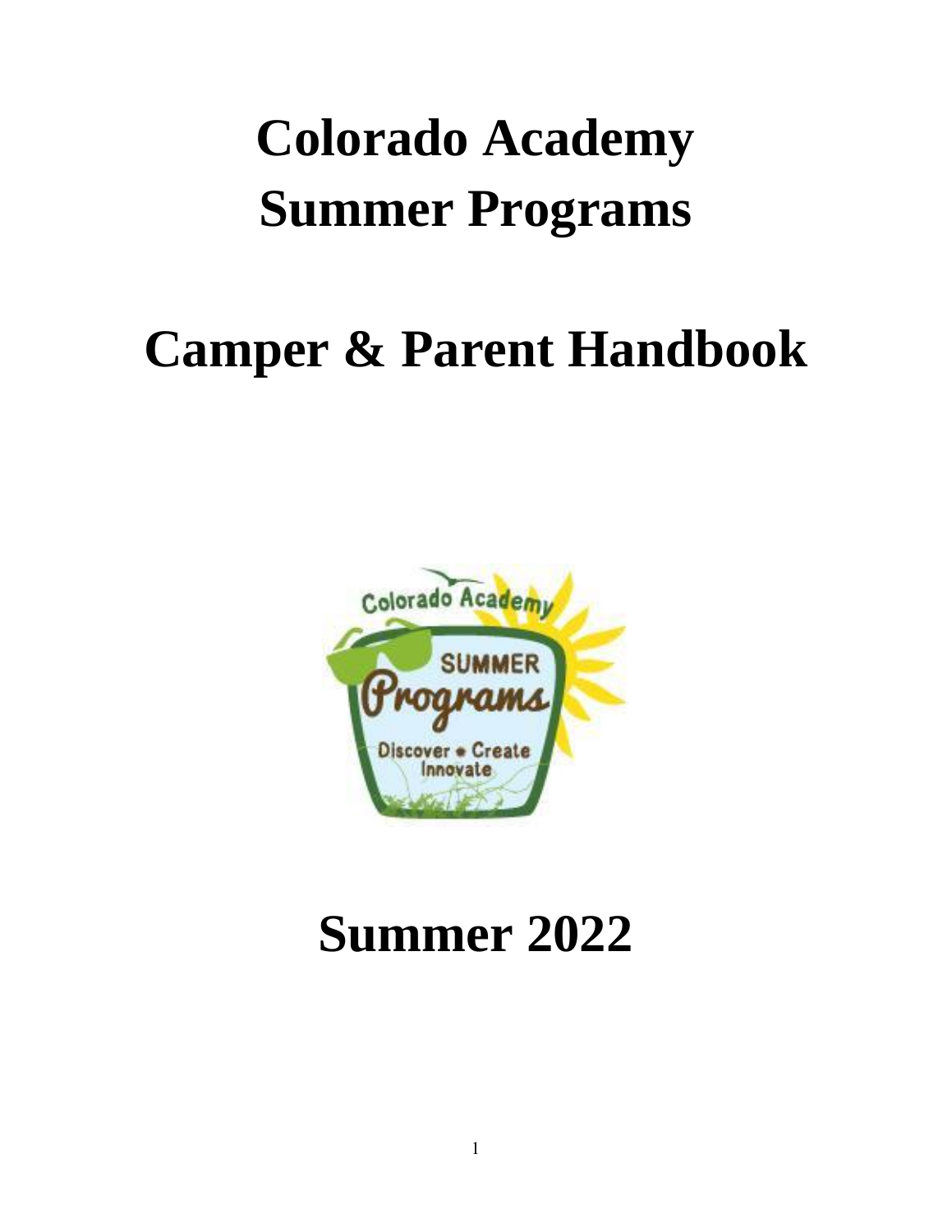Dear Parents,

Thank you for sharing your child with us this summer at Colorado Academy (CA) Summer Programs. To be sure your child has the best of times with us, and to find answers to any specific questions of your own that you might have, please read through our Parent Handbook. Our goal is to provide you with as much information as possible about the operation of the Summer Programs. Please take the time to read through the Handbook carefully and become acquainted with our policies and procedures.

I look forward to working with you and your child this summer.

Sincerely,

Jenny Wilczewski Director

#### **Click [here](https://www.coloradoacademysummer.org/covid-19-response/) to view our COVID-19 plan for 2022.**

#### **Goals and Objectives of Colorado Academy Summer Programs:**

- To offer enriching, challenging, and satisfying summer experiences for children.
- To provide a safe, secure and supportive environment in which each child feels confident to explore, play, develop skills and learn.
- To treat each child with respect, honesty, kindness and good will.
- To enable each child to feel satisfied and fulfilled by his or her experience at Colorado Academy Summer Programs every day.
- To support and strengthen families by positive, supportive communication
- To create and maintain a culture that promotes mental health, social, and emotional well-being.
- To implement strategies that support positive behavior and pro-social peer interaction.
- To provide individualized social and emotional intervention supports for children.

#### **Camp Character**

Camp Character at Colorado Academy Summer Programs is based on respect for the rights of others, kindness, awareness, safety, and pride in our program. Behavior is governed by two rules: you cannot hurt yourself, and you cannot hurt others. All campers are expected to act with integrity and to demonstrate the following characteristics:

- **Respect**  Uses good manners. Be considerate and polite to others.
- **Responsibility**  Takes care of self and belongings and can be counted on by others.
- **Honesty**  Truthful in the things we say and do.
- **Kindness**  Nice to others.
- **Good Citizenship**  Doing things which are helpful to your campers and families.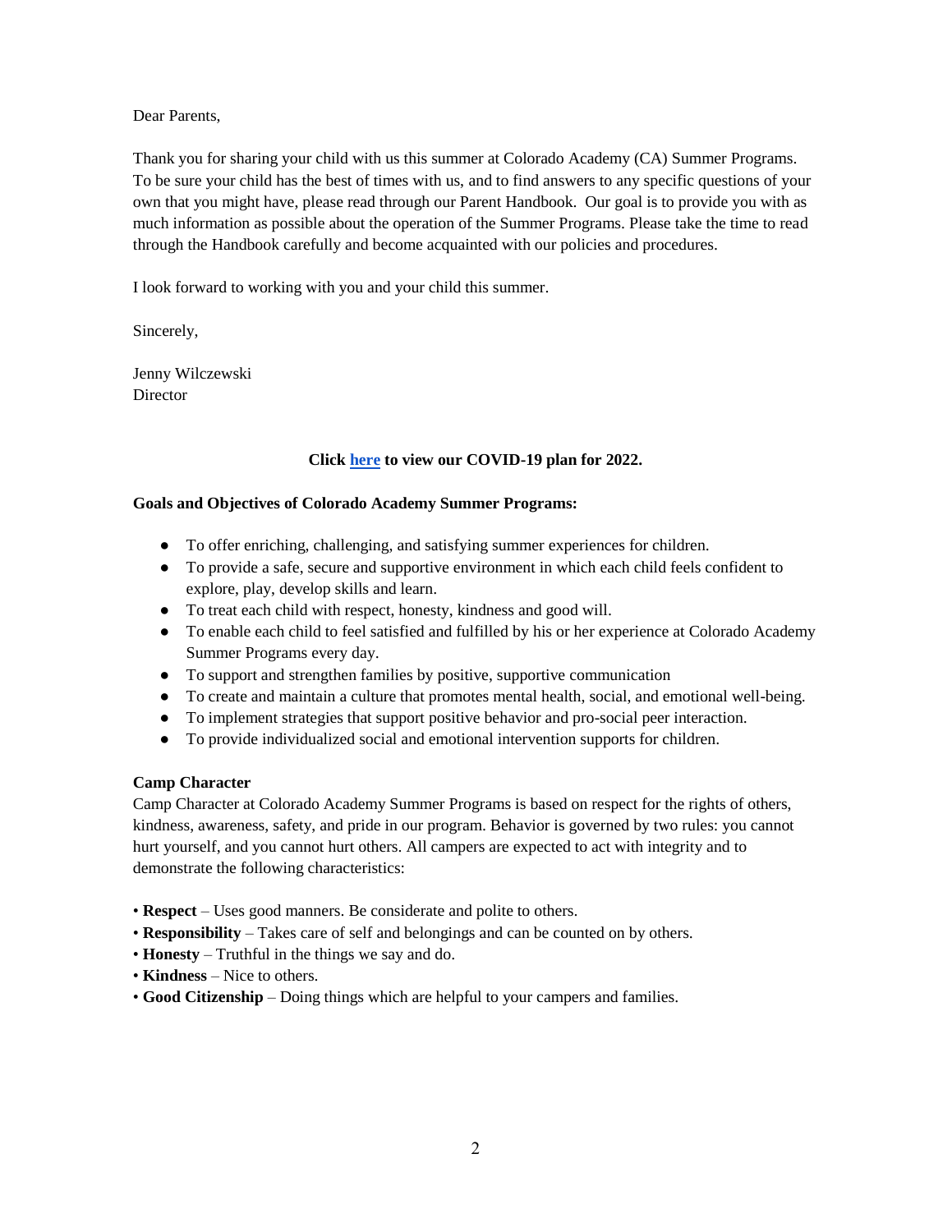## **Table of Contents**

| Health Concerns: Illness, Accidents, Dispensing Medication, Immunization Records and Tuition |  |
|----------------------------------------------------------------------------------------------|--|
|                                                                                              |  |
|                                                                                              |  |
|                                                                                              |  |
|                                                                                              |  |
|                                                                                              |  |
|                                                                                              |  |
|                                                                                              |  |
|                                                                                              |  |
|                                                                                              |  |
|                                                                                              |  |
|                                                                                              |  |
|                                                                                              |  |
|                                                                                              |  |
|                                                                                              |  |
|                                                                                              |  |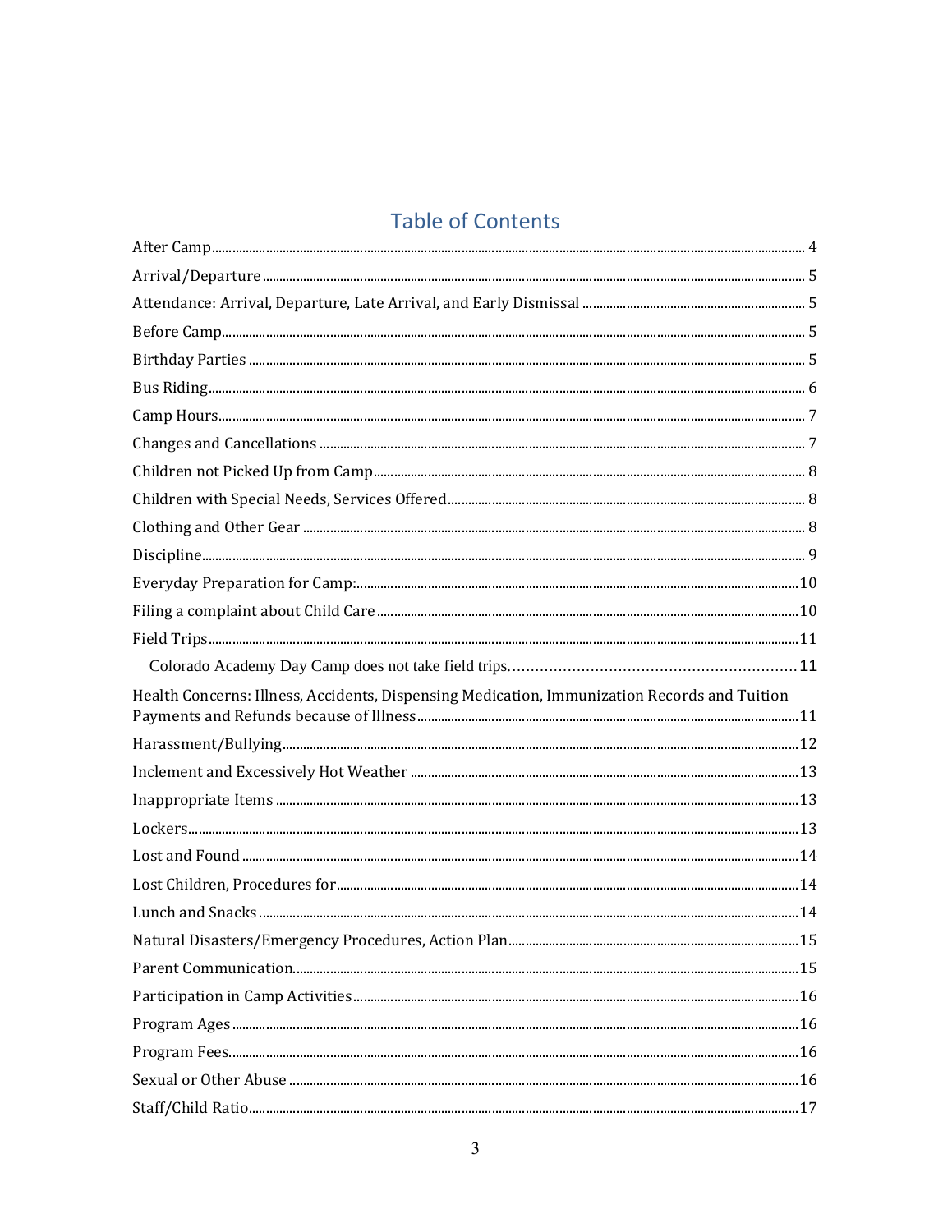#### **Important Telephone Contact Information**

| Summer Camp Office               | 303 914-2531 |
|----------------------------------|--------------|
| Before and AfterCamp             | 303 914-2556 |
| <b>Transportation Department</b> | 303 914-2540 |

Colorado Academy Summer Programs is located at: 3800 South Pierce Street Denver, CO 80235 Email: [summer.programs@coloradoacademy.org](mailto:summer.programs@coloradoacademy.org) Website: [www.coloradoacademysummer.org](http://www.coloradoacademysummer.org/)

Director of Summer Programs: Jenny Wilczewski

#### <span id="page-3-0"></span>**After Camp**

After Camp is located in the middle school building. The telephone number for After Camp is (303) 914- 2556. After Camp is in session from 3:45 to 6:15 p.m. on all the days that the camp is open. Fees for After Camp are \$12.00 per hour, calculated to the nearest quarter hour. Families who pick up children after 6:15 p.m. will be assessed a charge of \$3.00 per minute beginning at 6:16 p.m. Parents are billed After Camp at the end of the summer.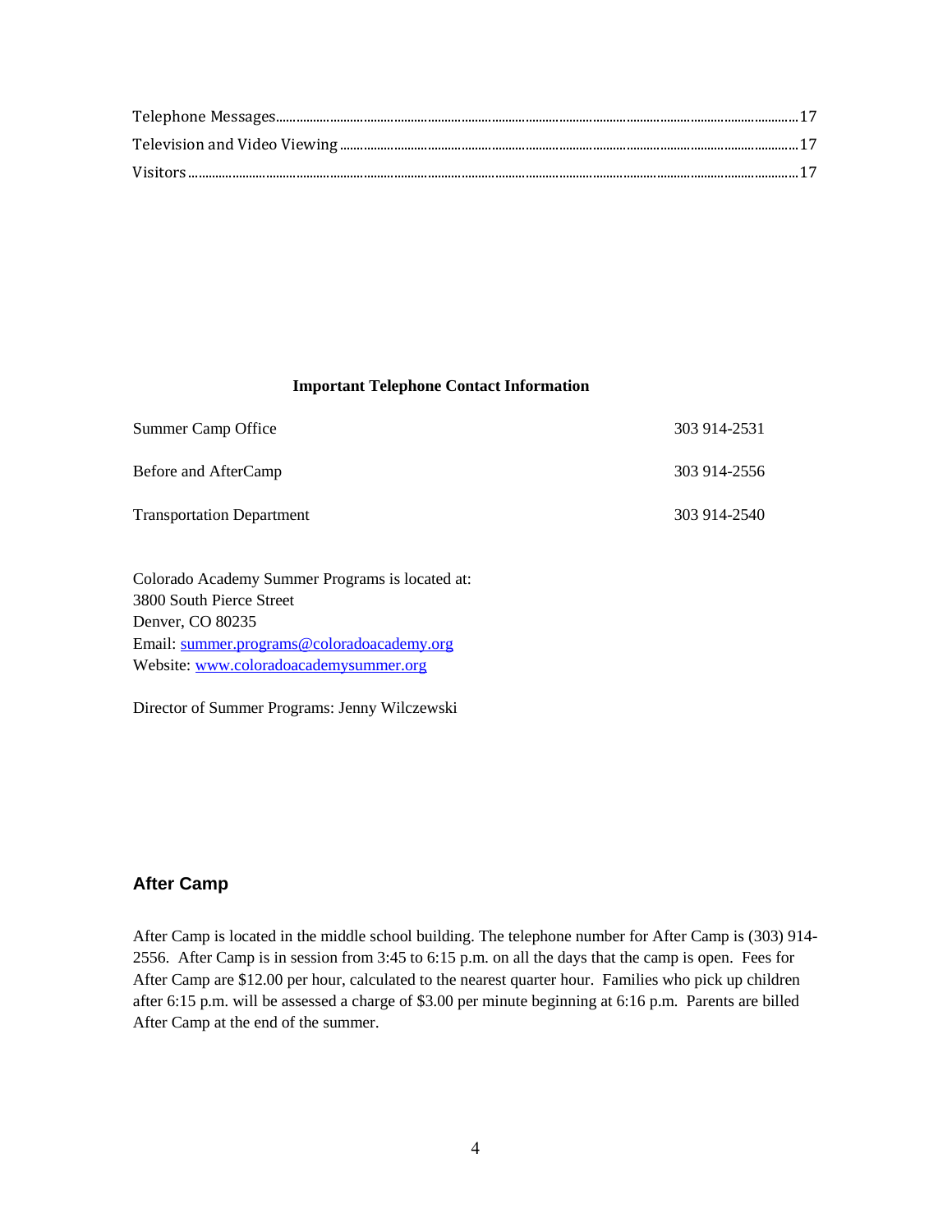## <span id="page-4-0"></span>**Arrival/Departure**

Because no adult supervision is provided, campers should not arrive at camp before 8:45 a.m., nor depart after 3:45 p.m. It is not appropriate to leave children unsupervised on the campus outside these hours. Children who arrive early need to be signed in to the Before Camp program by an adult. Children who are left at camp after 3:45 p.m. will be taken to the After Camp program in the middle school, and parents may pick them up there. Usual After Camp charges will be assessed.

## <span id="page-4-1"></span>**Attendance: Absences, Attendance Checks, Arrival, Departure, Late Arrival, and Early Dismissal**

**Absent From Camp**: If your child will be absent for the day, please let us know by emailing or calling the camp office. If the absence is illness related, please share as many symptoms as possible.

**Attendance Checks**: Attendance checks are performed regularly and during every transition.

#### **Drop Off and Pick Up:**

Drop-off and pick-up information will be shared with parents prior to the first day of camp.

Late Arrival: Should you need to bring your child to camp after the day has begun, please call the camp office prior to the beginning of camp to arrange the late arrival.

**Early Dismissal**: Should you need to sign your child out early, please call the camp office to arrange the early dismissal.

We only release campers to parents or to an adult whom you have authorized by prior written request. Identification, or a camper pass, will be required.

## <span id="page-4-2"></span>**Before Camp**

Before Camp is located in the middle school building. The telephone number is (303) 914-2556. Before Camp is offered from 7:00-9:00 a.m. on all the days that the camp is open. Fees for Before Camp are \$12.00 per hour, calculated to the nearest quarter hour. Parents are billed Before Camp at the end of the summer.

## <span id="page-4-3"></span>**Birthday Parties**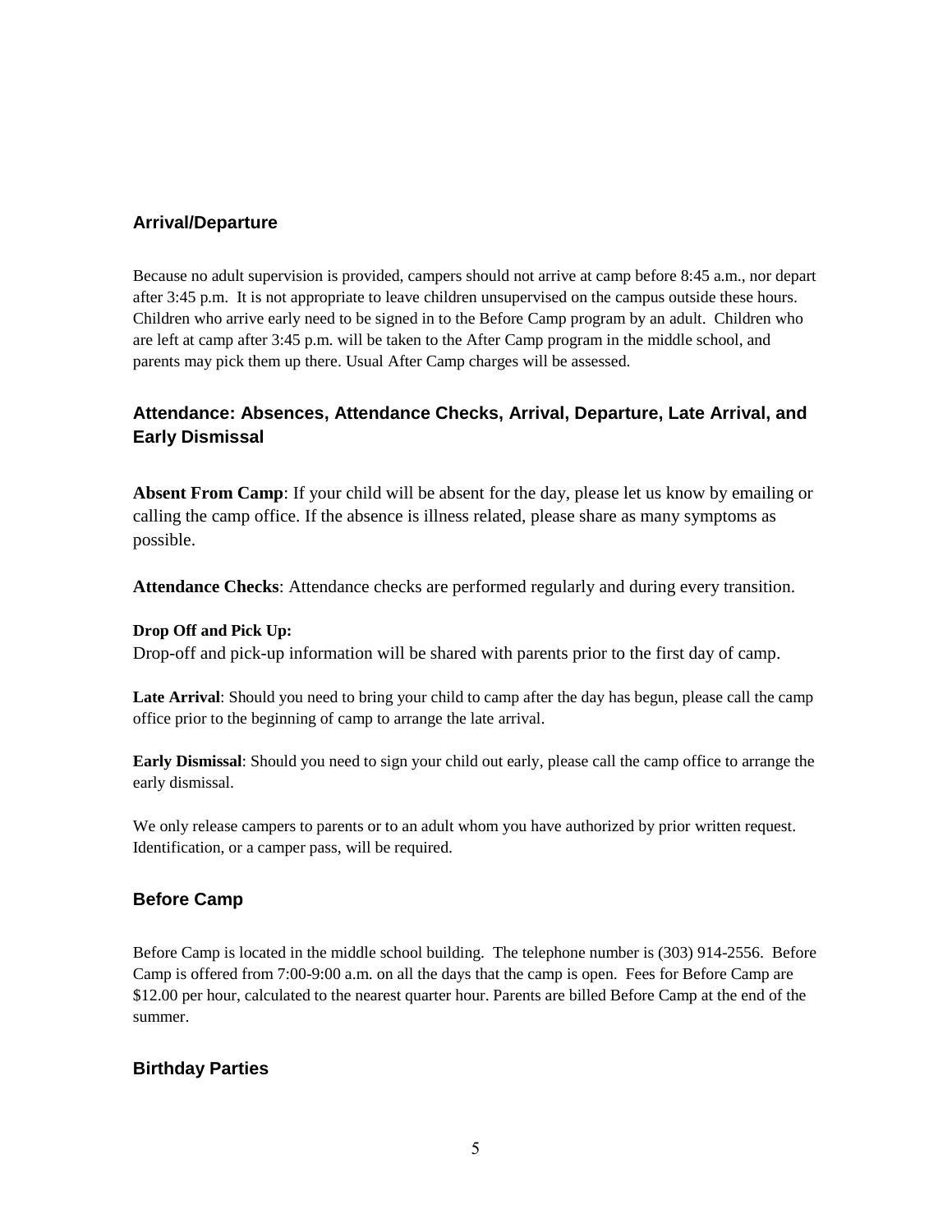We love to celebrate birthdays at camp. Due to allergy concerns, please do not send edible birthday treats with your child. You are welcome to send stickers or other related items for each child in the group. Please contact the camp office to confirm the number of campers in your child's group.

## <span id="page-5-0"></span>**Bus Riding**

### **Camper responsibilities:**

- 1. The driver has full responsibility for the safe operation of the bus, therefore, campers MUST comply with driver requests
- 2. Campers must remain seated at all times.
- 3. Campers must not move to board or exit the bus until it is completely stopped and the door is open
- 4. The same courteous conduct expected at camp should be observed on the bus. Conversation is permitted, however, shouting, running and fighting are not.

Horseplay such as the following will not be tolerated:

- a. extending arms or head from bus window
- b. shouting at passersby
- c. throwing any object out of the bus or within the bus
- d. unnecessary conversation with driver
- e. littering
- f. foul language
- g. any conduct that is distracting to the driver, or threatens the safety of other passengers, will not be permitted
- 5. At the discretion of the driver, seat assignments may be made. Campers may not reserve seats or prevent other students from sharing available seats
- 6. Campers may not exit through the emergency door unless a bona fide emergency exists.
- 7. Be kind, especially to new or younger campers
- 8. Keep track of your belongings
- 9. Campers must be on time and ready to board when the bus arrives. Many times the driver has stopped traffic on the street for loading and is not in a position to wait. Also, waiting for late riders causes the bus to run behind schedule and arrive at camp late. In fairness to those who are on time, drivers are instructed not to wait for late riders
- 10. Repeated failure to observe and carry out bus riding responsibilities may result in a suspension of bus riding privileges.

**Parent Late for Pickup at Bus Stop**: Camp policy is never to leave campers off at an unattended bus stop unless parents have made such a request in writing. If an adult is not at a stop, the child will remain on the bus and return to Colorado Academy. If you are late getting to the pickup point, please call the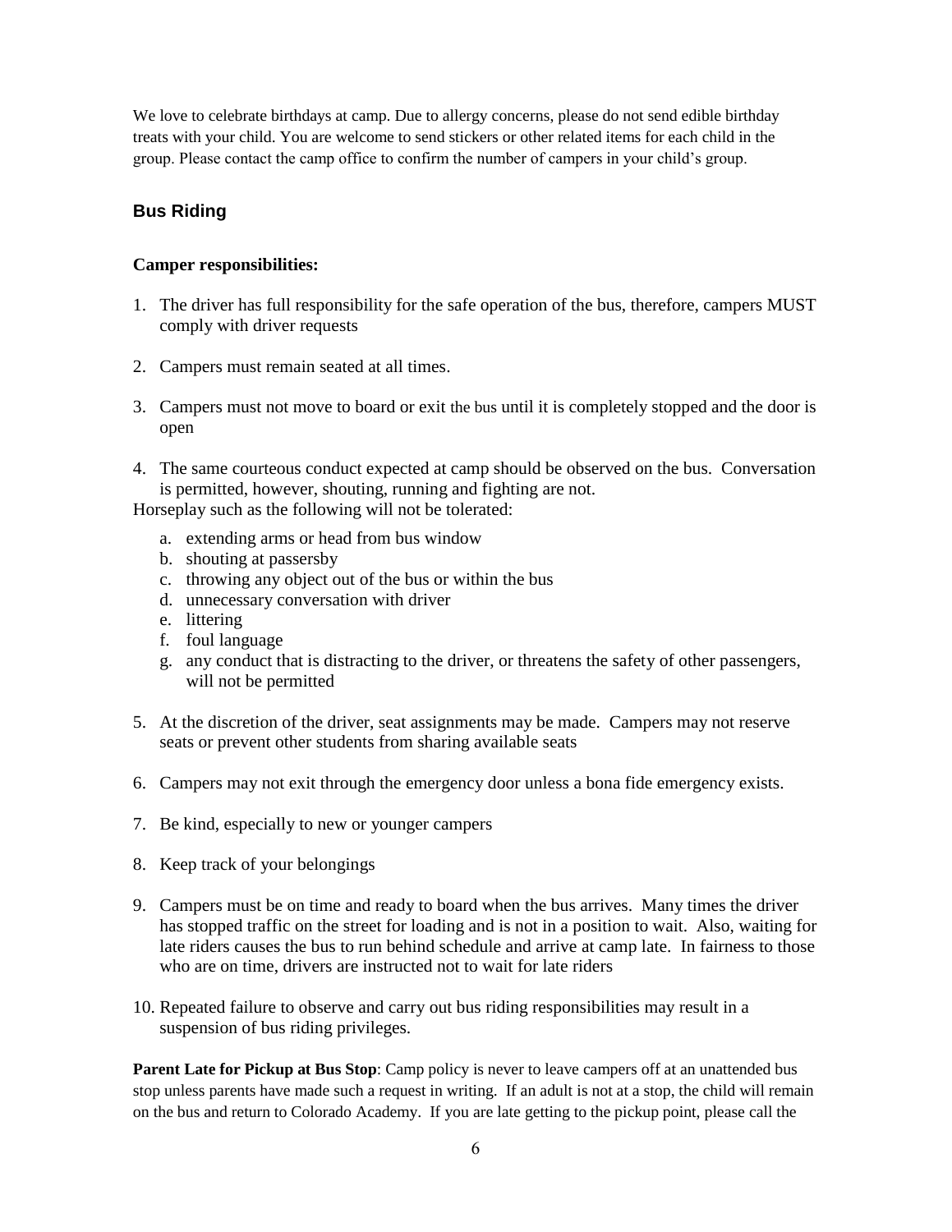Academy bus service as soon as possible. **(303) 914-2540**. The individual on duty can tell you where you might be able to meet the bus at a later stop or make arrangements for you to pick up your child at the AfterCamp program when the bus returns to campus.

**Missed Bus**: Should you miss the morning bus, call the bus service at **(303) 914-2540** and try to make arrangements for a pickup farther down the route. If such arrangements cannot be made, we would appreciate you bringing your child to camp. We do not want any child to have to miss a day of camp.

## <span id="page-6-0"></span>**Camp Hours**

Summer program hours are from 9:00 a.m. to 3:30 p.m. Monday through Friday, June 6 – July 29, 2022.

Children must not be dropped off before 8:45 am unless they are attending the BeforeCamp program, which begins at 7:00 a.m. Children who are not picked up by 3:45 p.m. are sent to AfterCamp, our after camp care program, and may be picked up there. Regular AfterCamp fees will apply.

Camp will not be in session on Monday, July 4, 2022.

## <span id="page-6-1"></span>**Changes and Cancellations**

**In the event that Colorado Academy (CA) cancels a program for COVID-related or other reasons, all deposits and fees paid will be refunded. If the closure is for a partial week, the refund will be prorated.** 

**Colorado Academy Summer Programs will follow Jefferson County's guidelines on mask wearing. Refunds will not be issued to families that cancel programs as a result of a change to the mask wearing policy.** 

In the event a family cancels a camper's registration, the following cancellation policies apply:

- Cancellations prior to March 31, 2022 will receive a full refund, less a \$50 Administration Fee for each week registered.
- Cancellations made from April 1 through May 31, 2022 will receive a full refund, less a \$75 Administration Fee for each week registered.
- Cancellations made after June 1, 2022 are non-refundable; however, a credit (less a \$100/week Administration Fee) can be applied to camp programs in 2022.

#### **Cancellation due to illness**

If your child is unable to attend camp due to illness, every effort will be made to reschedule your child's camp week to a later week this summer, or a credit will be offered for the following summer.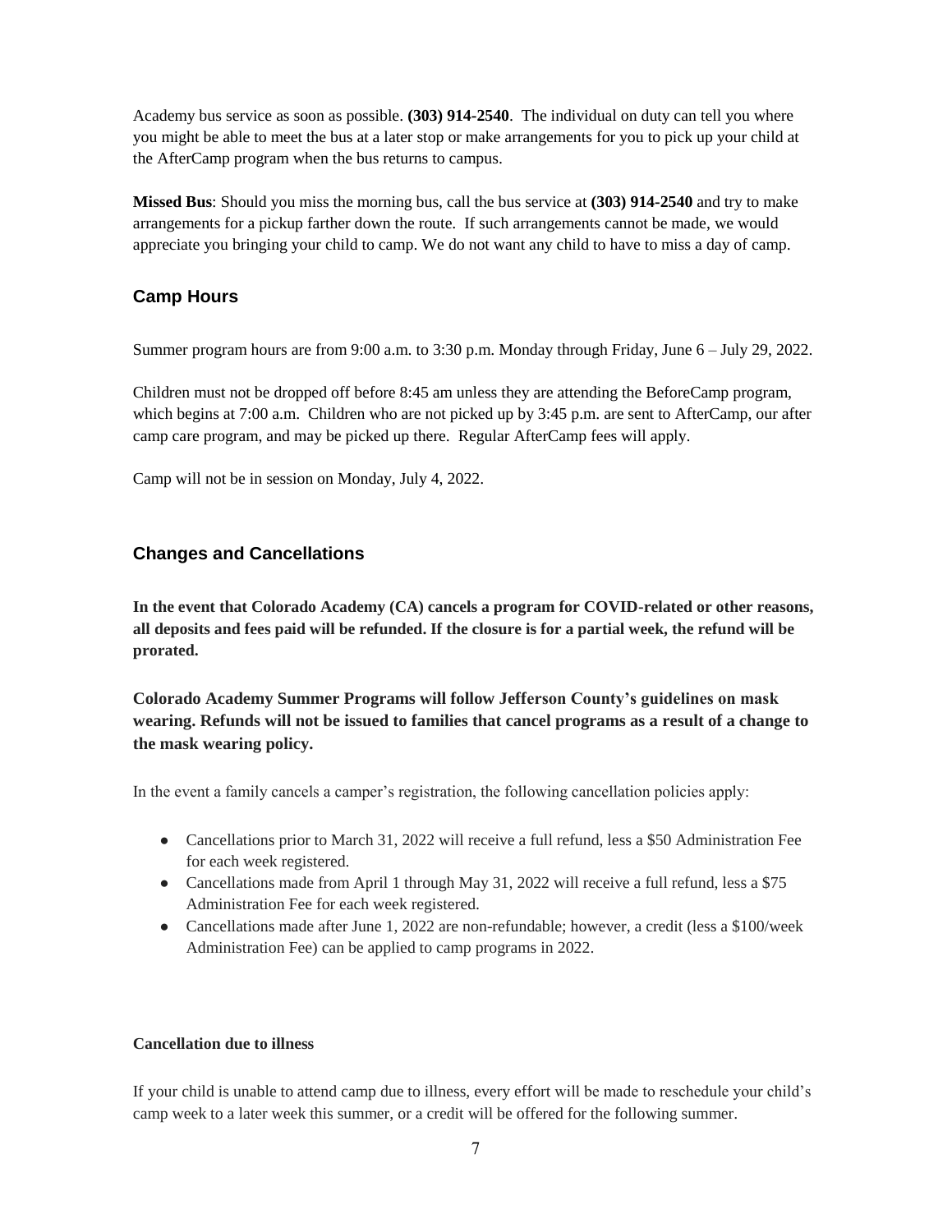#### **Changes**

- After April 1, any programming changes are charged a \$25 change fee.
- Last minute programming changes (made after 9:00 a.m. the Friday before your child's camp week) are charged a \$60 change fee.)
- We are unable to make programming changes during your child's camp week.

**Any changes or cancellations to your child's camp schedule must be emailed directly to: summer.programs@coloradoacademy.org.**

## <span id="page-7-0"></span>**Children not Picked Up from Camp**

Should a child not be picked up from camp or AfterCamp, attempts are made to reach either parent by telephone or cell phone.If unsuccessful, the child's camp application is referred to, and alternate adults who have volunteered to accept responsibility are contacted.Should all of these measures prove fruitless the camp director will notify the local police department.The child will be supervised at the AfterCamp program until 6:15 p.m., and after that by the camp director.

To save us a lot of worry, please keep the camp office informed of any delays in your schedule. The direct line to the office is (303) 914-2531.

## <span id="page-7-1"></span>**Children with Special Needs, Services Offered**

If your child has special needs or accommodations, please contact the camp office. A primary concern of the camp is the safety of both the individual involved and all other campers, consistent with the mission of the camp and its programs.

## <span id="page-7-2"></span>**Clothing and Other Gear**

Participants in CA Summer Day Camp need a swimsuit, towel and swim goggles (The camp will provide goggles when necessary.) All campers should bring a full water bottle, sunscreen and a visor or brimmed hat. **All clothing items should be labeled with the child's first and last name.** We make every effort to return misplaced items to campers. Campers should wear comfortable clothing and shoes.

The camp provides tennis racquets for all children. We encourage you not to send a racquet with your child. We try but rarely have much success finding lost racquets.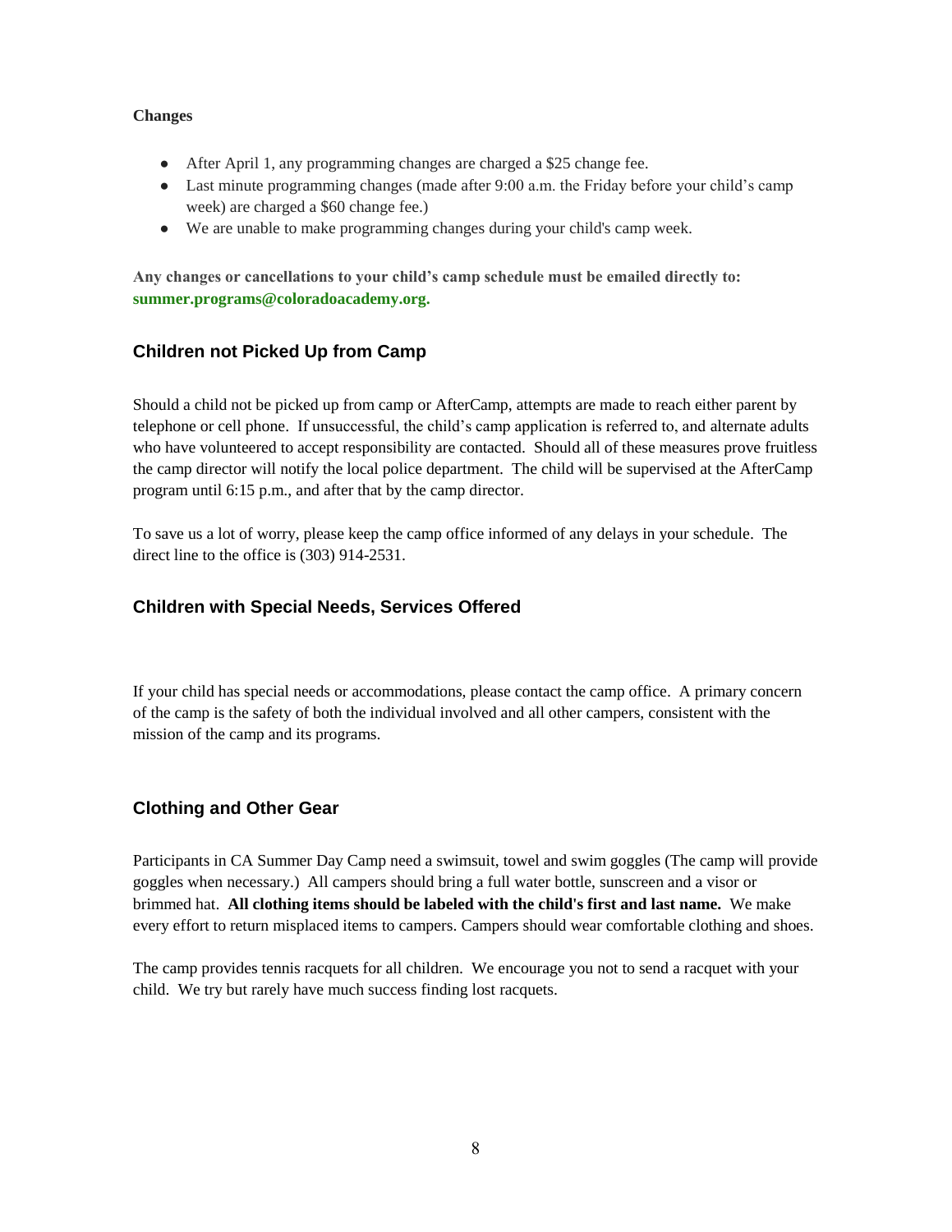## <span id="page-8-0"></span>**Discipline**

**Treatment of Children**: At the time of hiring, again at staff orientation, and regularly during the camp season, all counselors are reminded of the appropriate treatment of children. Our staff completes orientation training on policies and procedures, child abuse laws, discipline, social and emotional health, and child development. Over 15 hours of training are provided before summer begins.

Behavior Contract: Steps taken for serious behavior problems may include written reports with behavior contracts, additional positive reinforcement, and discussions with parents to create a plan for change.

Discipline is appropriate, constructive and educational in nature and may include such measures as diversion, "sitting out", talking with the child (at eye level), and praise for appropriate behavior. "Sitting out", when used as a discipline, is brief and appropriate for the child's age and circumstances. The child is within hearing and vision of a staff member.

Children are not subjected to physical or emotional harm or humiliation.

Corporal or other harsh punishment, including but not limited to pinching, shaking, spanking, punching, biting, kicking, rough handling, hair pulling, or any humiliating or frightening method of discipline is **absolutely** forbidden.

Punishing a child for toileting accidents is forbidden.

Food is not denied to or forced upon a child as a disciplinary measure.

Verbal abuse and derogatory remarks about a child are not permitted.

**Removal of a Child from Camp:** Colorado Academy reserves the right to dismiss a camper from the activities of the Summer Programs at any time if, in the sole judgment of CA, the camper presents a safety concern, is disruptive or otherwise conducts him or herself in a manner detrimental to the activities of the CA Summer Programs. Behavior or actions which may be cause for dismissal may include, but are not limited to, repeated breaches of discipline, the child is not socialized well enough to function successfully at camp, bullying or other forms of harassment.

Additionally, CA reserves the right to dismiss a student from enrollment at any time if, in the sole judgement of CA, the parent(s) or guardians(s) fail to abide by the standards of conduct, policies, rules and regulations of Colorado Academy currently in effect including, without limitation, the policies as described in the Colorado Academy Summer Programs Camper & Parent Handbook. Prior to dismissal of any child, an early childhood mental health consultant or other specialist will be consulted. Parents will be contacted, via telephone, if a child will be withdrawn from the program.

Colorado Academy Summer Programs will not refund fees in the event of enforced withdrawal and any unpaid balance will remain payable in full in accordance with the payment schedule.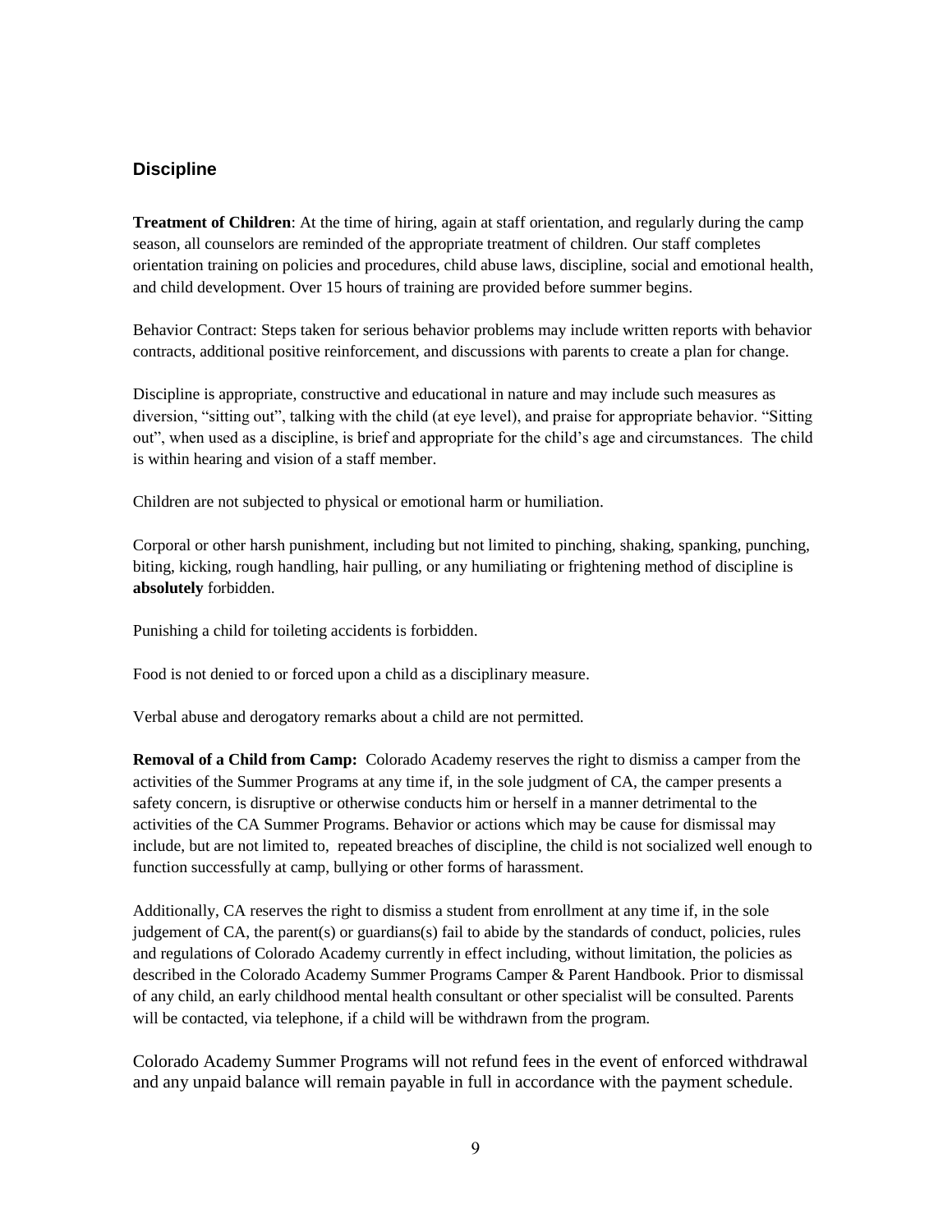## <span id="page-9-0"></span>**Everyday Preparation for Camp:**

- Be sure to provide your child with a large, nutritious breakfast before arriving at camp.
- Do make sure your child gets adequate sleep. The days at camp are very busy and much more physically demanding than a school day. For most children at least 10 and preferably 12 hours of sleep are necessary.
- Cover all exposed parts of your child's body with *sunscreen* before they leave the house in the morning. A healthy dose of lip balm is also a good idea. Day camp counselors and teachers will remind campers to reapply sunscreen throughout the day. Please pack additional sunscreen (spray is requested) in your child's backpack. If your child forgets to bring sunscreen, we have sunscreen available in the camp office. We use Rocky Mountain Sunscreen, Broad Spectrum SPF 50. According to licensing guidelines, we are only able to provide our sunscreen if a sunscreen authorization has been signed by a parent or guardian.
- Make sure all of your **child's clothing is labeled with his or her name.** Every year we turn over a huge supply of clothing to charitable agencies because we cannot identify the owners.

## <span id="page-9-1"></span>**Filing a complaint about Child Care**

Should a parent/guardian or staff member wish to file a complaint concerning suspected licensing violations on the part of Colorado Academy Summer Day Camp, they may do so by contacting:

Division of Child Care The Colorado Dept. of Human Services 1575 Sherman St. Denver, CO 80203-1714 (303) 866-5958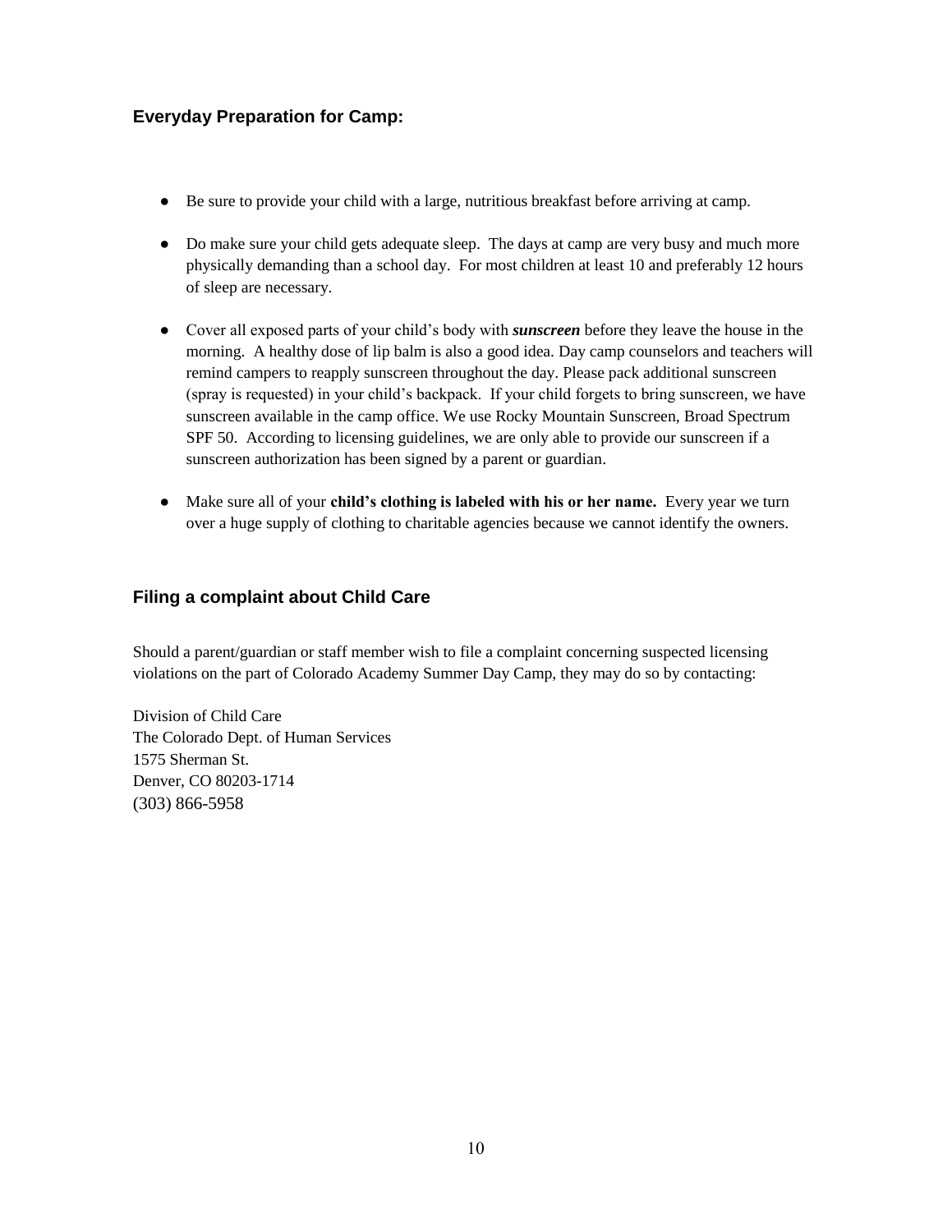## <span id="page-10-0"></span>**Field Trips**

<span id="page-10-1"></span>Colorado Academy Day Camp does not take field trips.

## <span id="page-10-2"></span>**Health Concerns: Illness, Accidents, Dispensing Medication, Immunization Records and Tuition Payments and Refunds because of Illness**

**Health Concerns**: In compliance with state regulations the camp will notify the Department of Human Services of any accident or illness occurring at camp that results in medical treatment by a physician or other health care professional, hospitalization, or death within 48 hours.

Similarly the camp will report to the Colorado Department of Public Health and Environment any communicable illness; including but not limited to measles, mumps, diphtheria, rubella, tuberculosis, shigella, hepatitis, meningitis, salmonella, and giardia; contracted by a staff member or a child in our care. The camp will also report this information to the parents/guardians of the campers that might have been exposed via an email or phone call.

**Campers' Illnesses, Accidents, and Injuries:** Campers suffering minor injuries and illnesses are brought to the camp office where basic care is given. State regulations do not permit us to use nonprescription medications without doctor and parent approval.

Children who feel ill are encouraged to lie on cots in the nurse's office. Often a short nap improves matters considerably. When necessary, parents are notified by the camp nurse via telephone, and we will consult on the appropriate action to be taken. If a child must go home early due to illness, children should be picked up within 30 minutes.

In the case of a severe injury the child is not moved unless a greater danger is present. The camp office and the camp director are notified immediately. Any counselor at the scene renders immediate assistance. A staff member qualified in CPR/first aid is notified immediately and reports to the scene and renders aid. The camp office staff dials 911 and seeks immediate outside assistance. The camp office staff notifies the parents of the child involved and keeps them up to date as information is gathered. Should a trip to the emergency room be required, one of the child's counselors rides in the emergency vehicle and a member of the camp office staff follows in a car.

#### **Dispensing medication**:

Colorado Academy contracts for school nursing services with the Children's Hospital. Through training and supervision by a registered nurse from the Children's Hospital, CA Summer Programs personnel are delegated the authority to dispense medication to students. The summer programs office must have on file a Medication Administration Permission form signed by both a physician and a parent before we can dispense either prescription or non-prescription medication. Medication may be administered to students by the school nurse, health assistant, or other school designee only when the following requirements are met. For purposes of this policy, the term "medication" includes both prescription and non-prescription medication. The term "non-prescription medication" includes but is not limited to over-the-counter medications.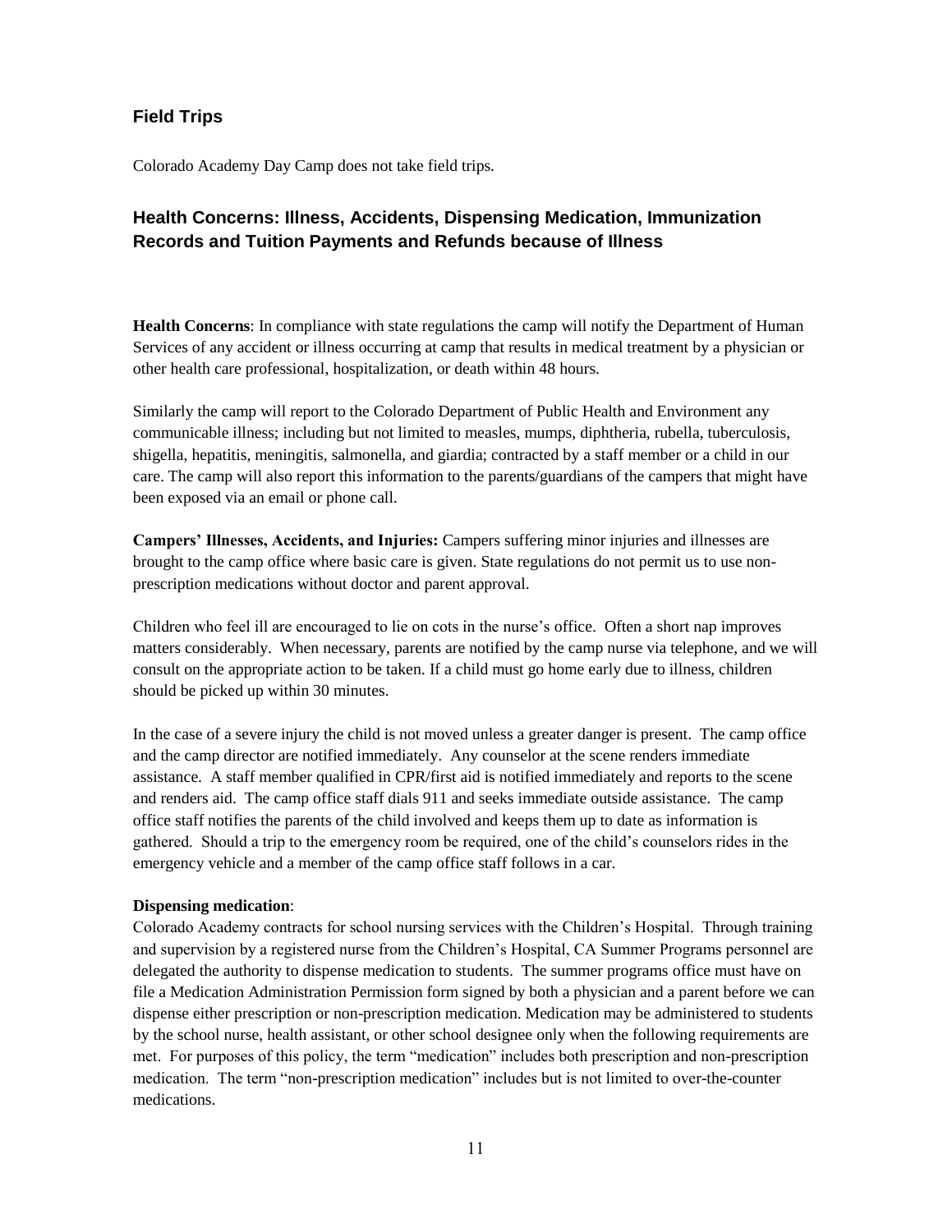- 1. Medication, both prescription and non-prescription, shall be in the original properly labeled container. If it is a prescription medication, the student's name, the name of the medication, dosage, how often it is to be administered, and the name of the prescribing health care practitioner shall be printed on the container.
- 2. The school shall have received written permission to administer the medication from the student's health care practitioner with prescriptive authority under Colorado law.
- 3. The school shall have received written permission from the student's parent/guardian to administer the medication to the student. Preventative measures such as use of sunscreen or bug spray require parent/guardian authorization only.
- 4. The parent/guardian shall be responsible for providing all medication to be administered to the student including over-the-counter medication. Additionally, parents/guardians are responsible for ensuring all medications are not expired.
- 5. All medications must be picked-up by parents at the end of the summer programs session. Medications not picked up by the last weekday in August will be discarded.

#### Self-administration of medication for asthma, allergies or anaphylaxis

Campers may be granted the privilege to self-administer routine medications on a case by case basis in consultation with RN, parents, and the student. Approval will be granted based on a number of factors including a camper's age, level of responsibility and demonstrated skill level necessary to use the medication. An individual health care plan must be on file for medications related to asthma, allergies or anaphylaxis and the plan must address carrying and self-administering emergency medication. A Self-Carry Authorization Form must also be completed by a camper and their parents.

**Immunization Records:** On or before the first day of camp, we must have the original, state-issued, copy of your child's immunization record on file.

**Tuition refunds due to absences caused by illness**: Refunds cannot be made for missing camp due to illness. If an entire week is missed, the camp will offer another week at no additional charge if space is available. A doctor's note is required.

#### <span id="page-11-0"></span>**Harassment/Bullying**

Colorado Academy is dedicated to fostering an environment that promotes kindness, acceptance, and embraces differences among individuals. Therefore, CA will not tolerate any type of harassment or "bullying" against any person for any reason. Harassment includes, but is not limited to: slurs, jokes, comments, teasing, and other offensive conduct relating to race, religion, color, sex, sexual orientation, national origin, citizenship, or disability. Harassment also includes unwanted, offensive sexual conduct. Bullying includes, but is not limited to: physical or verbal aggression (hitting, kicking, taunting, teasing, threatening, ridiculing, etc.), relational aggression (harming or threatening to harm relationships or acceptance, friendship, or group inclusion), emotional aggression (teasing, threatening, intimidating others).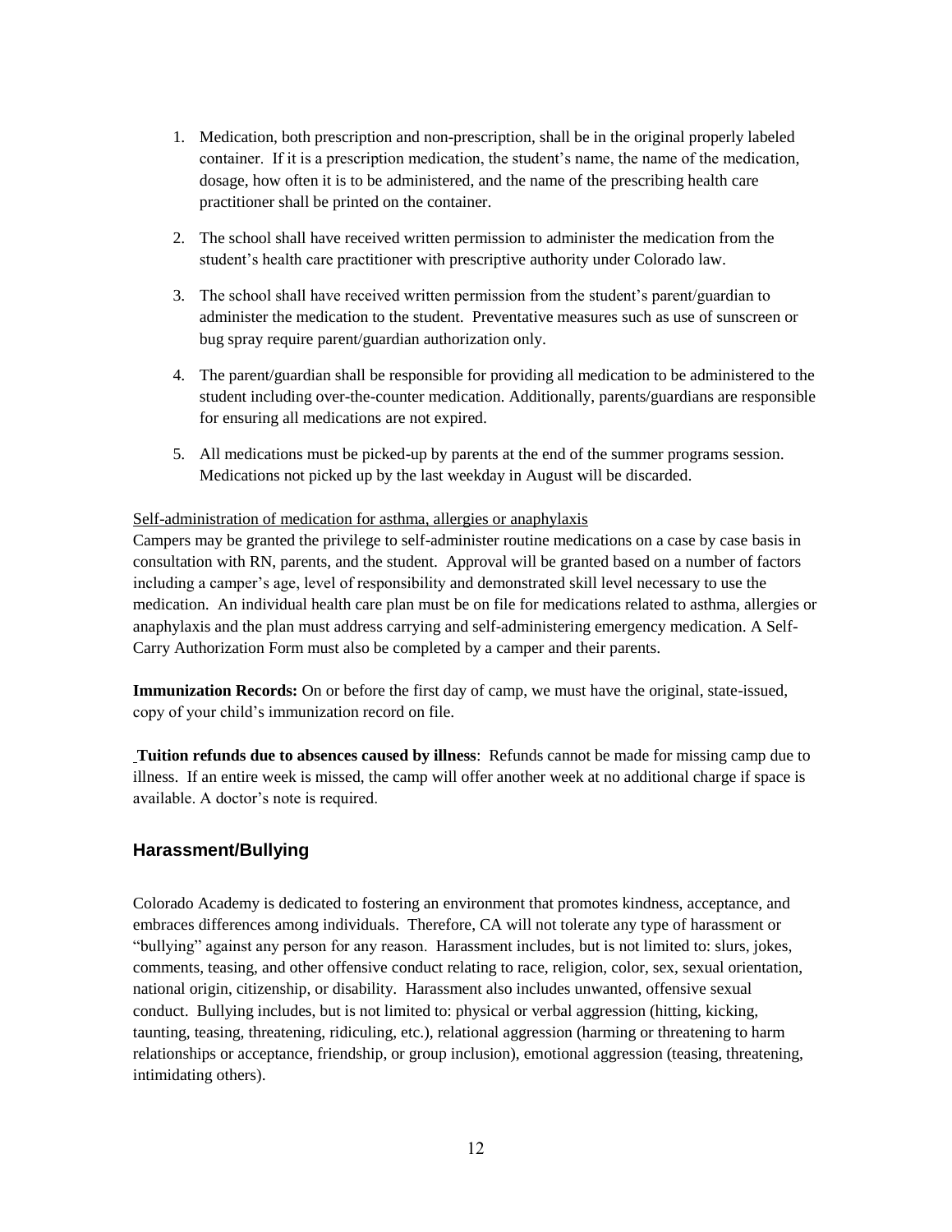Bullying or harassment can occur through any type of communication method, including face-to-face communications, phone, text, email, postings on social media, camera phones, or other forms of technology. The communications can be direct or indirect, such as through friends or others. Any type of offensive conduct, whether on or off campus, or on a School bus, can create an uncomfortable environment.

All concerns relating to harassment or bullying should be reported immediately to the Director of Summer Programs. We also expect that anyone, whether student, faculty, staff or family member who witnesses, or has knowledge of an incident of bullying or harassment, will report the incident to administration immediately. When the School administration becomes aware of harassment or bullying, the situation will be promptly investigated. Any student or adult found to have violated this policy will be subject to disciplinary action, including dismissal from program activities for serious violations, and could face potential legal consequences. No adverse action will be taken against any person who makes a good faith report of harassment or bullying. However, students and parents found to have made false or frivolous charges of bullying, sexual or other harassment will be subject to disciplinary action, including, without limitation, the possibility of suspension or expulsion. Retaliation in any form against anyone for making a good faith complaint under this policy or for participating in an investigation is strictly prohibited.

#### <span id="page-12-0"></span>**Inclement and Excessively Hot Weather**

During inclement weather, outdoor activities are moved into the Academy's athletic building. During unusually hot spells, fewer active games are played, and more time is spent in the shade around campus.

#### <span id="page-12-1"></span>**Inappropriate Items**

Campers are not allowed to have items at camp that pose risks or will disrupt some aspect of the camp day. Such items include, but are not limited to: skateboards, roller blades, weapons, firecrackers, matches, lighters, slingshots, water pistols, pagers, alcohol, drugs, cell phones, personal sports equipment, animals, electronic games, i-pods. If your camper intends to bring an item that you are in doubt, please contact the camp office for our opinion.

Also be aware that campers are encouraged not to bring items of great value to camp. The lockers do not lock and security cannot be guaranteed. If items of value must be brought to camp, please ask your camper to stow them in the camp office, and we will do our best to keep them secure. The camp is not responsible for lost or stolen items.

#### <span id="page-12-2"></span>**Lockers**

Lockers will not be used in 2022.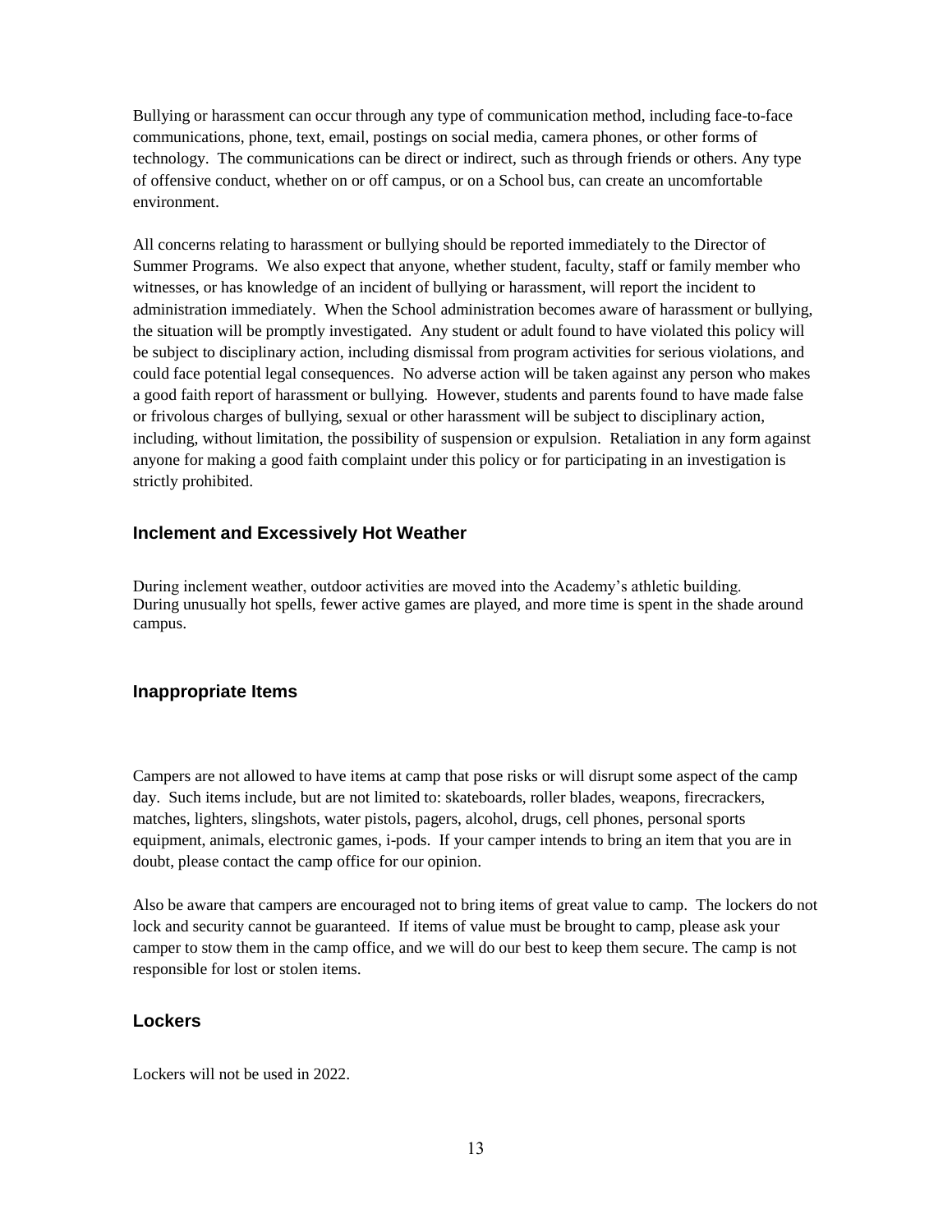## <span id="page-13-0"></span>**Lost and Found**

Lost items or misplaced items are collected in the camp office. Please give us a call about missing items and we will do our best to locate the item. All unclaimed items at the end of the summer will be donated to a local charity.

## <span id="page-13-1"></span>**Lost Children, Procedures for**

Should a camper be discovered to be missing the following procedures are observed:

- The camp director and the camp office staff will be notified immediately.
- All possible adult witnesses will be questioned as to the child's most recent whereabouts. Should there be any question as to whether or not the child came to camp or if the child might have been picked up by a parent, the camp office staff will contact the parents for information.
- A thorough search of the campus will be conducted by members of the camp office staff, two counselors from the color group of the missing child, and at least one counselor from each other color group.
- At least two staff members will be asked to drive around the city block that surrounds the campus and conduct a search.

Should the child still be missing after a thorough search by camp personnel the following procedures are followed:

- The camp office staff will dial 911, report the incident, and ask for assistance
- The parents of the child involved will be notified by the camp office staff and be invited to aid in the search
- The search will continue under the guidance of local authorities.
- Upon completion of the search, the camp office staff shall submit a written report within 48 hours to the licensing section of the State Department of Social Services. The report shall be made in accordance with State Regulation 7.712.54 section F.

#### <span id="page-13-2"></span>**Lunch and Snacks**

Hot and cold lunches are provided daily. For the summer of 2022, lunch may be served outside. If for medical or other reasons, a camper needs to bring his/her own food to camp, it will be stored in the camp office cooler as needed. If the food is non-perishable, the camper may carry it during the day or leave it in the camp office.

All campers are to eat lunch on campus each day. For the summer of 2022, lunch may be served outside. When campers are finished eating they must tidy up their eating areas. Campers will be supervised by camp counselors while at lunch and during transition to their next camp block.

Daily snacks are provided in the Rainbow (5-year-old) program. Parents of older children are encouraged to pack peanut-free snacks.

An afternoon popsicle or ice cream snack is provided daily.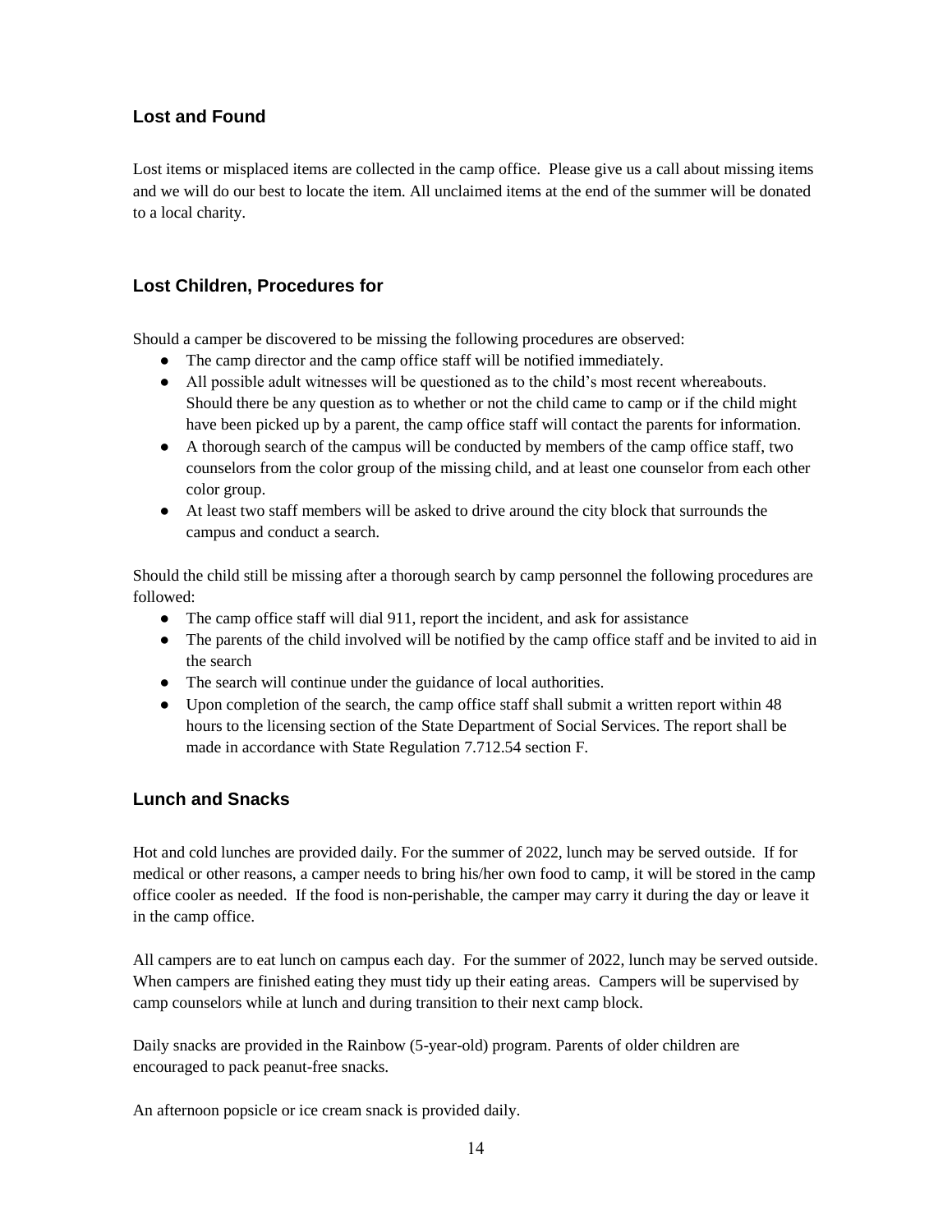<span id="page-14-0"></span>Ordering food from off-campus is not allowed.

### **Natural Disasters/Emergency Procedures, Action Plan**

In the event of a natural disaster on the campus, the following procedures are followed as appropriate as soon as the camp director or her assistant determines that all danger is past:

- Counselors with CPR/First Aid training are to report to each shelter area and administer treatment to the injured as needed
- First aid kits are issued from the athletic building
- Police, fire and ambulance services are notified as rapidly as possible
- Local radio and TV stations are notified and asked to broadcast the information. Especially if electricity is out and the phone system inoperable
- Camp staff will attempt to reach parents by phone and notify them of the situation as well as information about the welfare of their camper.
- If the situation poses no apparent danger parents will be asked to pick up their children at the camp or an off-campus location that will be communicated to parents.

The camp director and available camp staff will remain until all children have been picked up, or transported to emergency care facilities.

#### **Emergency Notification and Planning for Fires, Natural Disaster and Emergency Drills:**

The safety of your children remains our paramount priority while your children are in our care. For disaster preparedness, we hold fire, tornado and natural disaster drills with staff at the beginning of the summer. Furthermore, the counselors are equipped with radios or cell phones for campus wide communication and alerts. Any emergency information or instructions for faculty and staff are sourced from the camp directors. Appropriate care will be given to children with special needs or children with disabilities to ensure that the physical and emotional needs of all children are met during an emergency situation. Handicap accessible shelter areas and bus transportation are available when necessary. Evacuation/Shelter/Lockdown/Active Shooter Plans: Colorado Academy has a written protocol for emergencies. Our staff has been trained in these procedures and reviews them annually. Furthermore, our staff meets with campus security and operations personnel to discuss and practice emergency procedures for the children and staff.

#### <span id="page-14-1"></span>**Parent Communication**

We believe the best way to ensure a successful camp experience is to work together as a team. We encourage parents to communicate concerns or other information to the Director. The Director will contact parents, via email or phone, to communicate concerns or questions regarding a child's progress, social, emotional, and physical needs. .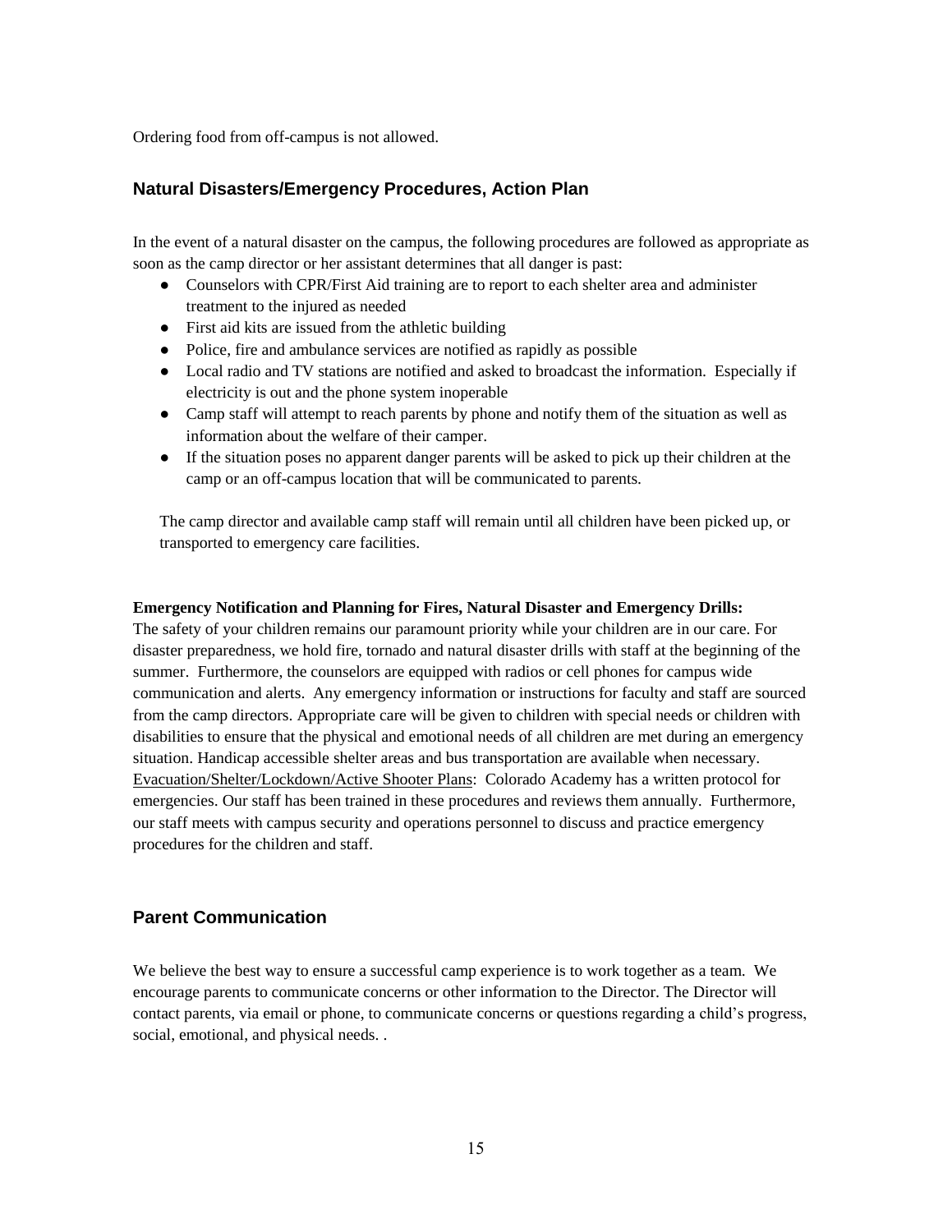#### <span id="page-15-0"></span>**Participation in Camp Activities**

We encourage children to participate in all activities. If you wish for your child to be excused from particular activities, you need to inform the camp in writing. The camp will inform you if your child consistently refuses to participate in particular camp activities without written permission.

Personal Belongings

CA is not responsible for campers' lost, stolen or damaged personal belongings. Campers should not bring electronics of any type to the program.

### <span id="page-15-1"></span>**Program Ages**

Our program enrolls children, ages 5 through 15.

### <span id="page-15-2"></span>**Program Fees**

Please refer to our registration page to view all program fees for the summer of 2022. A deposit of 40% is due at the time of registration. The balance is by June 1, 2022.

#### <span id="page-15-3"></span>**Sexual or Other Abuse**

State regulations regarding the reporting of child abuse are very stringent. The following requirements apply to Colorado Academy Summer Day Programs, and we will comply with them fully.

*Any staff member of the child care center who has reasonable cause to know or suspect that a child has been subjected to abuse or neglect or who has observed the child being subjected to circumstances or conditions which would reasonably result in abuse or neglect shall immediately report or cause a report to be made of such fact to the county department of social services or local law enforcement agency.*

*The investigators, who are staff members of the county department of social services or a law enforcement agency, of an allegation of child abuse shall be given the right to interview staff and children in care, and obtain names, addresses, and telephone numbers of parents of children enrolled in the school-age child care program.*

*Any report made to the law enforcement authorities or a county department of social services of an allegation of abuse of any child at the school-age child care program shall result in the immediate suspension of the alleged perpetrator. Such suspension*